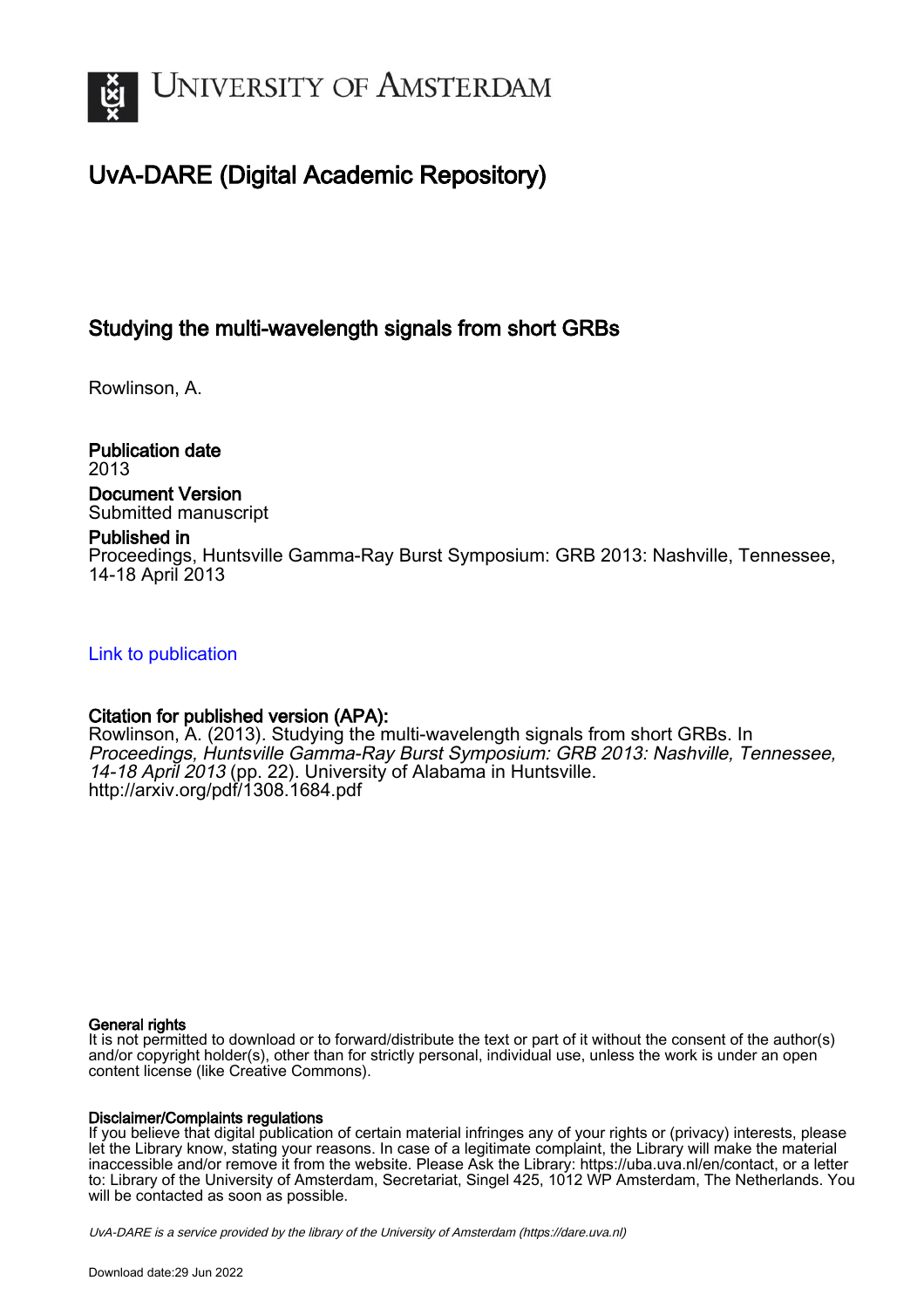## Studying the multi-wavelength signals from short GRBs

A. Rowlinson

Anton Pannekoek Institute Universiteit van Amsterdam, Science Park, Amsterdam

Since the first host galaxies and afterglows of short GRBs were identified, they have remained very difficult to study: their multiwavelenth afterglows are notoriously faint and host galaxy identification often relies upon minimalising a chance alignment probability. Despite these observational challenges, there is now a sufficiently large sample to constrain the properties of the wider population and, in this review talk, I will summarise the current multi-wavelength observations of short GRBs. Additionally, I will describe how these observed data are able to both support and challenge the standard theoretical models of the progenitors and central engines. Looking towards the future, due to technological and theoretical advances, we are about to enter an exciting era for the study of short GRBs. We will be able to search for predicted counterparts in wide-field multi-wavelength transient searches and have the tantalising prospect of finding the very first "smoking gun" signal from the progenitor via the detection of gravitational waves.

#### PRESENTED AT

Huntsville Gamma Ray Burst Symposium Nashville, Tennessee, 14-18 April 2013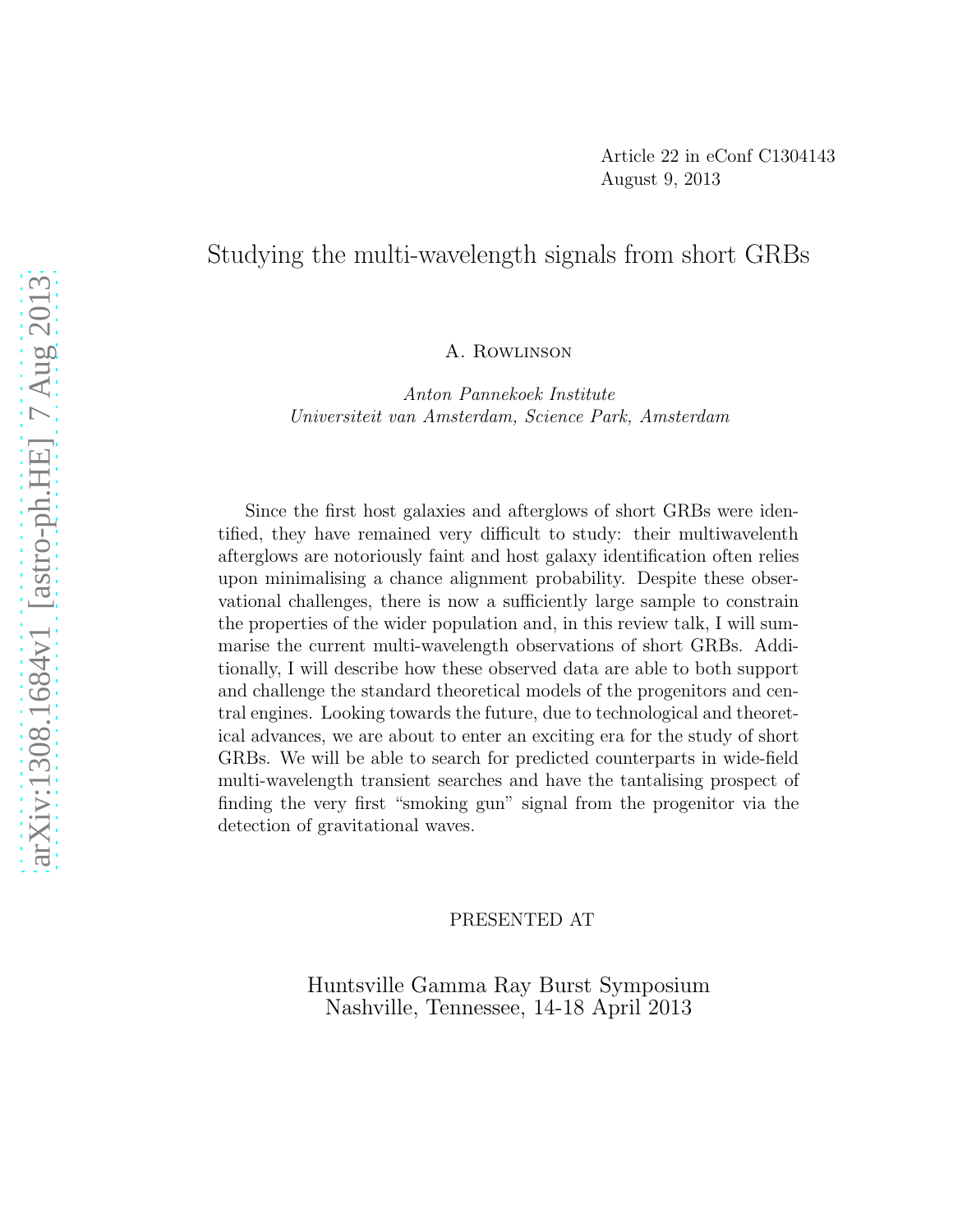## 1 Introduction

From the first results from the Burst and Transient Source Experiment (BATSE) [\[1\]](#page-10-0), it was clear that there is a bimodal distribution in the observed durations of Gamma-Ray Bursts (GRBs), with short GRBs (SGRBs) having a duration of less than  $\sim$ 2 s [\[2\]](#page-10-1). The brief flash of gamma-rays remained the only observational clue about these events until the launch of the Swift Satellite in November 2004 [\[3\]](#page-10-2). Swift has revolutionised the study of SGRBs, as the rapid slewing capability enabled the routine localisation of the rapidly fading X-ray afterglows. With the rapid response of optical observers, the extremely faint optical afterglows were identified along with the first host galaxies [\[4,](#page-10-3) [5,](#page-10-4) [6\]](#page-10-5). The initial classification of SGRBs as a different population from the Long GRBs (LGRBs), based on their durations, gained further supporting evidence as their multiwavelength properties such as their afterglows, locations in host galaxies and host galaxy properties were also found to be different to the LGRB population.

The LGRB population are now believed to originate from the collapse of a rapidly rotating Wolf-Rayet star (e.g. [\[7\]](#page-10-6)). Since GRB 980425 and the detection of SN 1998bw [\[8,](#page-10-7) [9\]](#page-10-8), several LGRBs have now been associated with Ibc supernovae providing vital supporting evidence for this theory. However, to date, there has been no such "smoking gun" signal for SGRBs. The most highly supported progenitor model for SGRBs is the merger of two compact objects, typically a neutron star and a black hole or two neutron stars [\[10,](#page-10-9) [11\]](#page-10-10). The outcome of this merger is still debated, but is predicted to be a black hole [\[10,](#page-10-9) [11\]](#page-10-10) or a rapidly rotating hypermassive neutron star with extreme magnetic fields (magnetar) [\[12,](#page-10-11) [13\]](#page-10-12).

In this conference proceeding, I summarise recent progress in studying the host galaxies and multi-wavelength afterglows of SGRBs and how these data have been used to constrain the properties of their progenitors. Section 2 focuses on the prompt emission properties of SGRBs. Their positions relative to host galaxies and host galaxy properties are reviewed in Section 3. The multi-wavelength afterglows are presented in Section 4, highlighting recent developments showing evidence of energy injection which may be associated with a magnetar central engine. Finally Section 5 looks forward to future progress in understanding SGRBs.

## 2 How are SGRBs initially identified?

In addition to the identification of a bimodal classification of GRBs, SGRBs were also found to be spectrally harder than LGRBs on average [\[2\]](#page-10-1) and, unlike LGRBs, have negligible lag times between the hard and soft emission [\[14\]](#page-10-13). However, from the beginning, it was clear that there is a significant overlap between the two catagories making it very difficult to unambiguously classify some GRBs. This overlap is also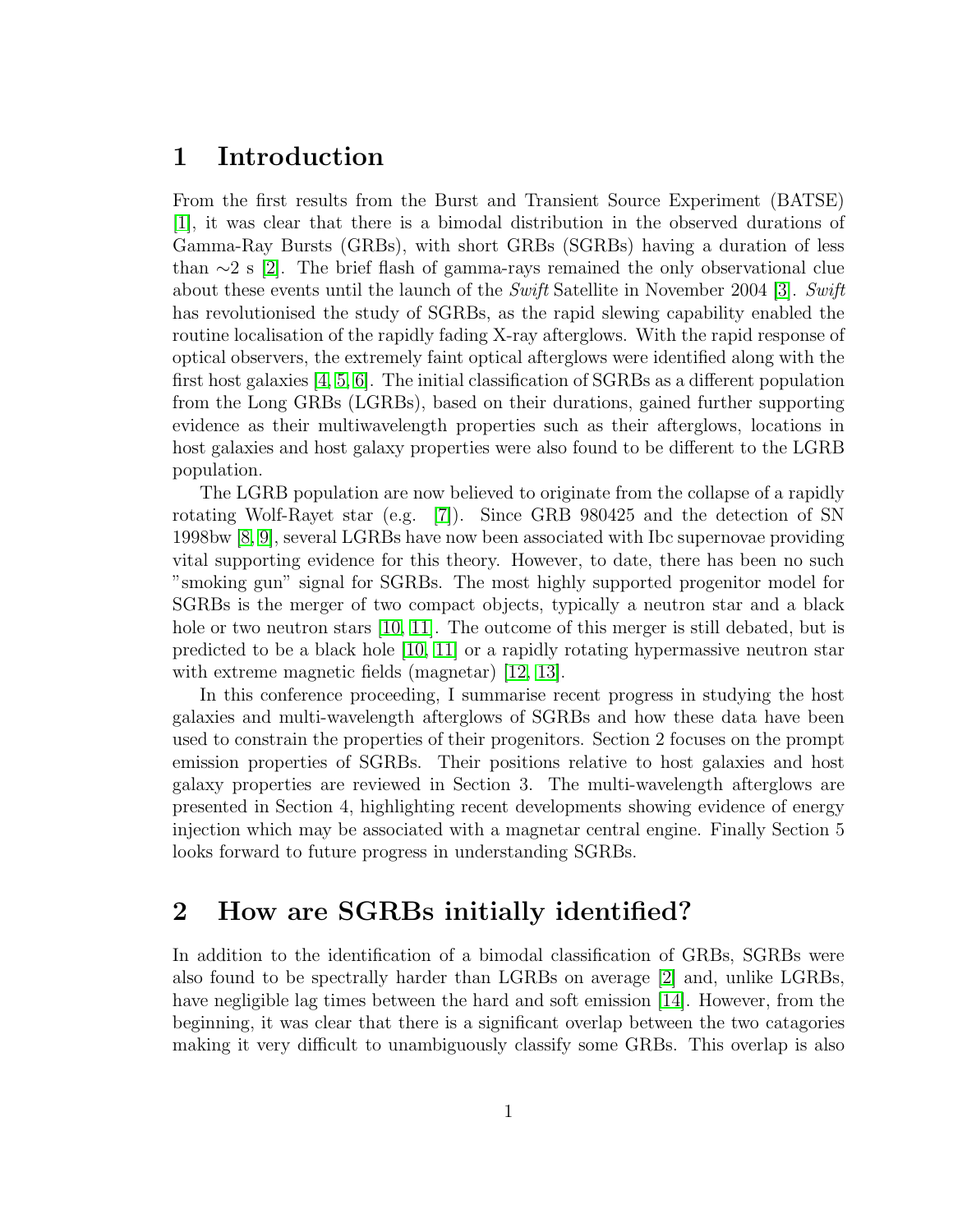significantly dependent upon the properties of the instrument used to detect them [\[15,](#page-10-14) [16\]](#page-10-15).

Further confusion occured when a new class of GRBs was identified. GRB 060614 was a LGRB ( $T_{90} \sim 100$  s) with no associated supernova to deep limits and other properties more consistent with the SGRB population (e.g. [\[17,](#page-10-16) [18,](#page-10-17) [19\]](#page-11-0)). The prompt emission comprised of a short initial pulse, which looked like a typical SGRB, followed by a softer long pulse of extended emission. There is now a much larger sample of these unusual GRBs, known as SGRBs with extended emission. They typically have brighter and longer lived afterglows than SGRBs [\[20\]](#page-11-1). Additionally, some SGRBs (but not all) have been shown to have extended emission [\[21\]](#page-11-2). They are generally thought to share the same progenitor as SGRBs, however this has not been proven to date so caution is required when including them in samples of SGRBs.

This section has shown that using the prompt emission alone does not enable an unambiguous classification of SGRBs. Although there are clearly two distributions of GRBs, we need to use other multiwavelength properties to disentangle individual SGRBs from the LGRB population.

### 3 Where do SGRBs come from?

In direct contrast to the sample of LGRBs the host galaxies of SGRBs are highly variable, ranging from actively star forming galaxies to elliptical galaxies with old stellar populations. The host galaxies of SGRBs most closely resemble typical field galaxies [\[22\]](#page-11-3) and the majority are late-type galaxies [\[23\]](#page-11-4).

The majority of SGRBs also occur significantly offset from their host galaxies (e.g. [\[23,](#page-11-4) [24\]](#page-11-5)). This offset is consistent with the progenitor theory, neutron stars and black holes receive a kick at their formation that can reach give the binary system velocities sufficiently high for them to escape their host galaxy. Given the long merger timescales expected and high velocities, they can travel large distances from their host galaxies [\[25\]](#page-11-6).

By studying the host galaxies in detail, we can place further constraints on the progenitor systems. GRB 0800905A, with the lowest confirmed redshift for a SGRB and a clearly resolved host galaxy, enabled the first detailed spatially resolved spectroscopy of a SGRB host galaxy [\[26\]](#page-11-7). The SGRB occurred offset from the northern spiral arm of its host galaxy (as shown in Figure 1). The northern spiral arm has a higher metallicity, lower star formation rate and older population of stars in comparison to the southern spiral arm. This result is significantly different to the environments of LGRBs and is consistent with the compact binary merger progenitor theory.

However, the offsets of SGRBs often make it very difficult to identify their host galaxies (e.g. [\[28\]](#page-11-8)). This host ambiguity has led to the identification of a class of SGRBs without an identified host galaxy, known as hostless SGRBs. Often there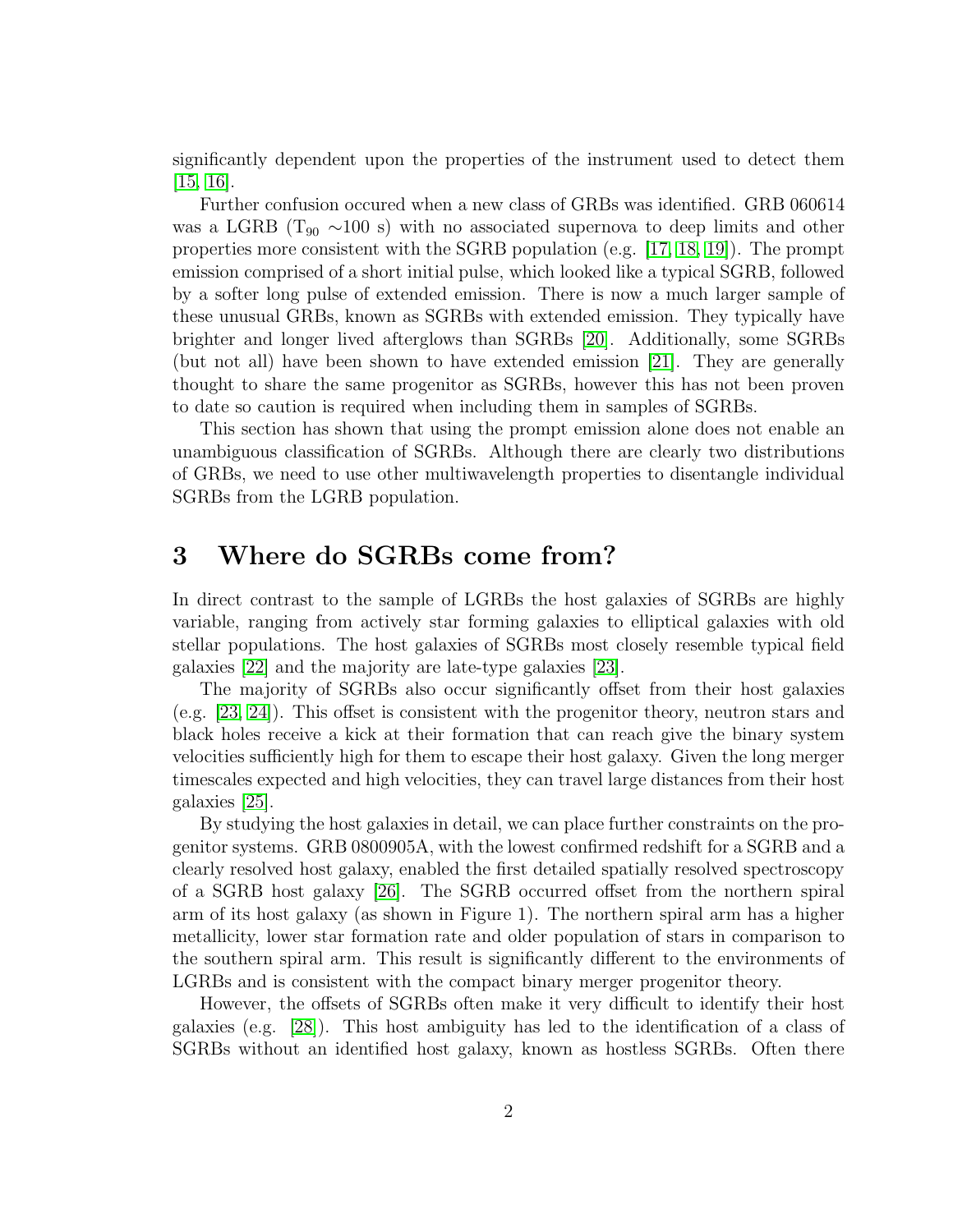

Figure 1: Left: The host galaxy of GRB 080905A (sketched in the inset on the bottom left), the GRB location is marked with the dashed circle and the red boxes mark the positions of the slits (image from [\[26\]](#page-11-7)). Inset on the bottom right is a Kband observation of the central bulge of the host. Right: The results of spectroscopy of GRB 080905A with distance from the centre of the host. The top row shows the R23 metallicity, the middle row shows the  $H_{\alpha}$  flux (a tracer for star formation) and the bottom row shows the D4000 index (larger D4000 values indicate older stellar populations [\[27\]](#page-11-9))

are several candidate host galaxies and a statistical argument is typically used to identify the counterpart. The probability of chance alignment of the GRB and the host galaxy is calculated using the sky density of galaxies (e.g. [\[29\]](#page-11-10)). GRB 090515 is a classic example of a hostless SGRB [\[30\]](#page-11-11) as there are a number of candidate hosts in the field but it is not clear which is the actual host galaxy. GRB 090515 can be associated with a host galaxy at z∼0.4, however there is a second candidate (at z∼0.6) with only a slightly higher probability of chance alignment [\[31\]](#page-11-12). While it can be shown statistically that SGRBs lie at relatively low redshift [\[32\]](#page-11-13) and that most of the host associations are likely to be correct, it remains difficult to unambiguously identify the host galaxy of many SGRBs. Hence, caution is required when using the restframe properties of SGRBs, as almost all SGRB redshifts are from their host galaxy associations.

### 4 What can be learnt from the SGRB afterglows?

The multiwavelength afterglows of SGRBs have been observed from X-ray to, on rare occasions, radio frequencies. In this section, I focus on the properties of X-ray and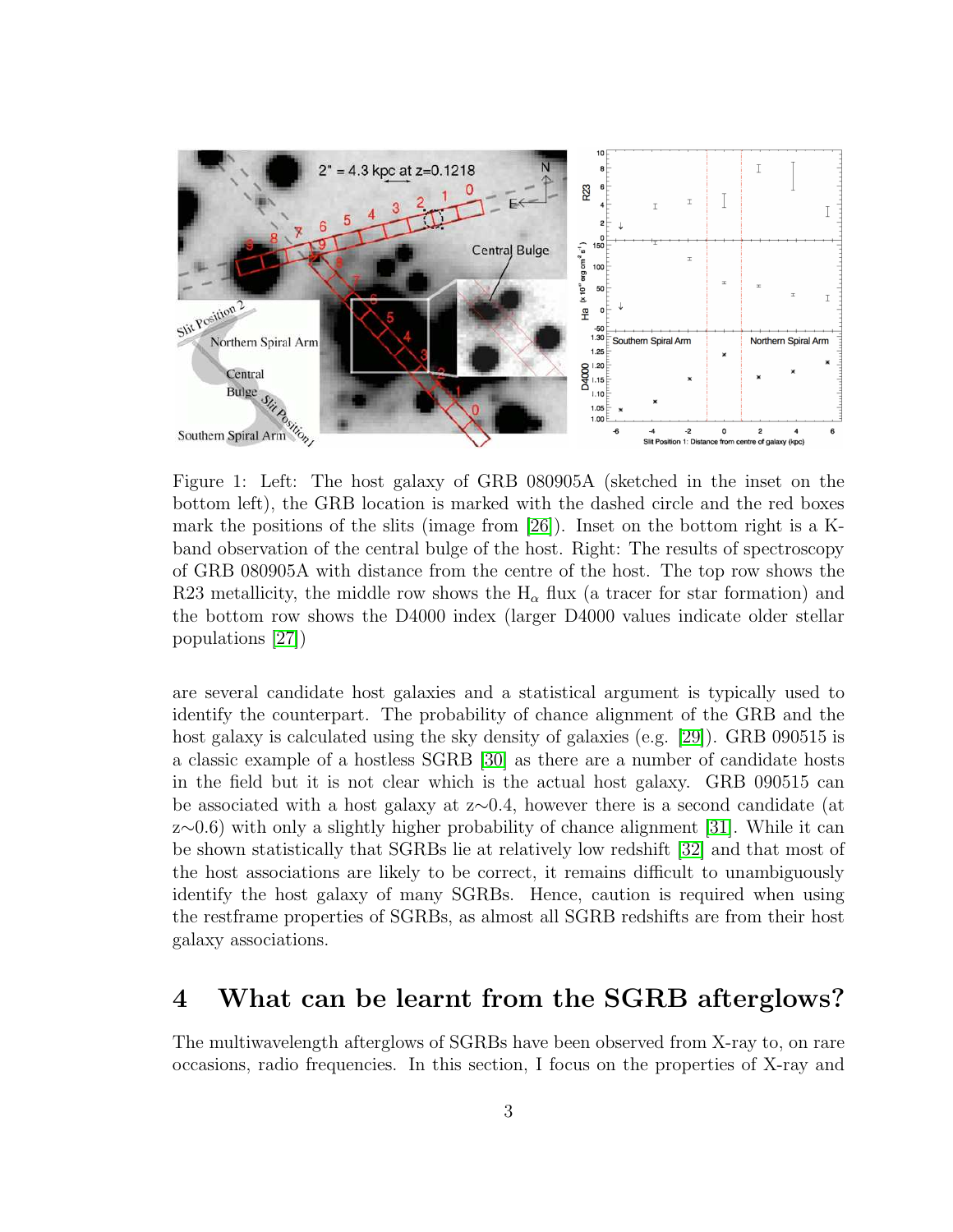optical afterglows in comparison to theoretical models.

The X-ray afterglows of SGRBs show a wide range of behaviour, some have flares and plateaus whilst others are faint and fade rapidly [\[33\]](#page-11-14). The X-ray afterglows of SGRBs have been found to be fainter at 11 hours after the trigger time than the LGRB sample [\[34\]](#page-11-15). Additionally, although SGRB flares share many properties with their LGRB counterparts, they have significantly lower luminosities [\[35\]](#page-11-16). A correlation between the luminosity and duration of plateaus observed in LGRB lightcurves has been observed [\[36\]](#page-11-17) and, by fitting the BAT-XRT lightcurves of SGRBs, SGRB plateaus have also been identified and lie upon the same correlation, though at shorter durations and higher luminosities [\[33\]](#page-11-14). The plateaus in LGRB lightcurves are typically associated with prolonged energy injection. However, the typical progenitor models of SGRBs predict that all accretion onto the black hole occurs within the first 2 seconds (e.g. [\[37\]](#page-11-18)), with a small amount of material on highly eccentric orbits which could accrete at late times [\[38\]](#page-11-19), this means that prolonged energy injection is not expected. Therefore, SGRB X-ray afterglows appear to be comparable to those of LGRBs, only evolving faster and more rapidly fading, and show also evidence of prolonged energy injection.

SGRBs have very faint optical afterglows, significantly fainter than those of LGRBs [\[34,](#page-11-15) [39\]](#page-11-20), making rapid follow-up with large optical telescopes vital. For instance GRB 090515 had the faintest optical afterglow detected to date with r∼26.4, at 2 hours after the GRB [\[30\]](#page-11-11). When extrapolating the early time optical and X-ray observations to 1 keV, it becomes apparent that the optical afterglows are often very faint compared to their own X-ray observations, for example GRB 090515 is shown in Figure 2. This difference could potentially be explained using absorption, however it is possible to predict the expected optical absorption using the  $N_H$  absorption detected in the X-ray spectrum. In many cases the predicted absorption is significantly lower than that required to explain the difference between the optical and X-ray observations. This suggests that the X-ray flux may be originating from a different emission mechanism than the optical flux [\[33\]](#page-11-14).

Therefore, in SGRBs we have observed X-ray plateau emission which is inconsistent with the optical observations and the black hole central engine model. However, a black hole is not the only predicted outcome of a binary neutron star merger as a magnetar could also be formed  $(12, 13)$ . With recent observations of neutron stars with masses of  $\sim$ 2 M<sub>☉</sub> [\[40,](#page-11-21) [41\]](#page-12-0), forming a hypermassive neutron star (magnetar) is a realistic potential outcome of the merger of two neutron stars [\[42\]](#page-12-1). Recent constraints on the neutron star equation of state, resulting from these massive neutron stars, have been applied to simulations of neutron star mergers and these simulations predict the formation of a magnetar [\[43,](#page-12-2) [44\]](#page-12-3). The newly formed magnetar is expected to be spinning at high velocities and will be spinning down very fast via the emission of gravitational waves (at early times) and electromagnetic dipolar radiation [\[45\]](#page-12-4). This model predicts a plateau in the lightcurve followed by a shallow decay as the magne-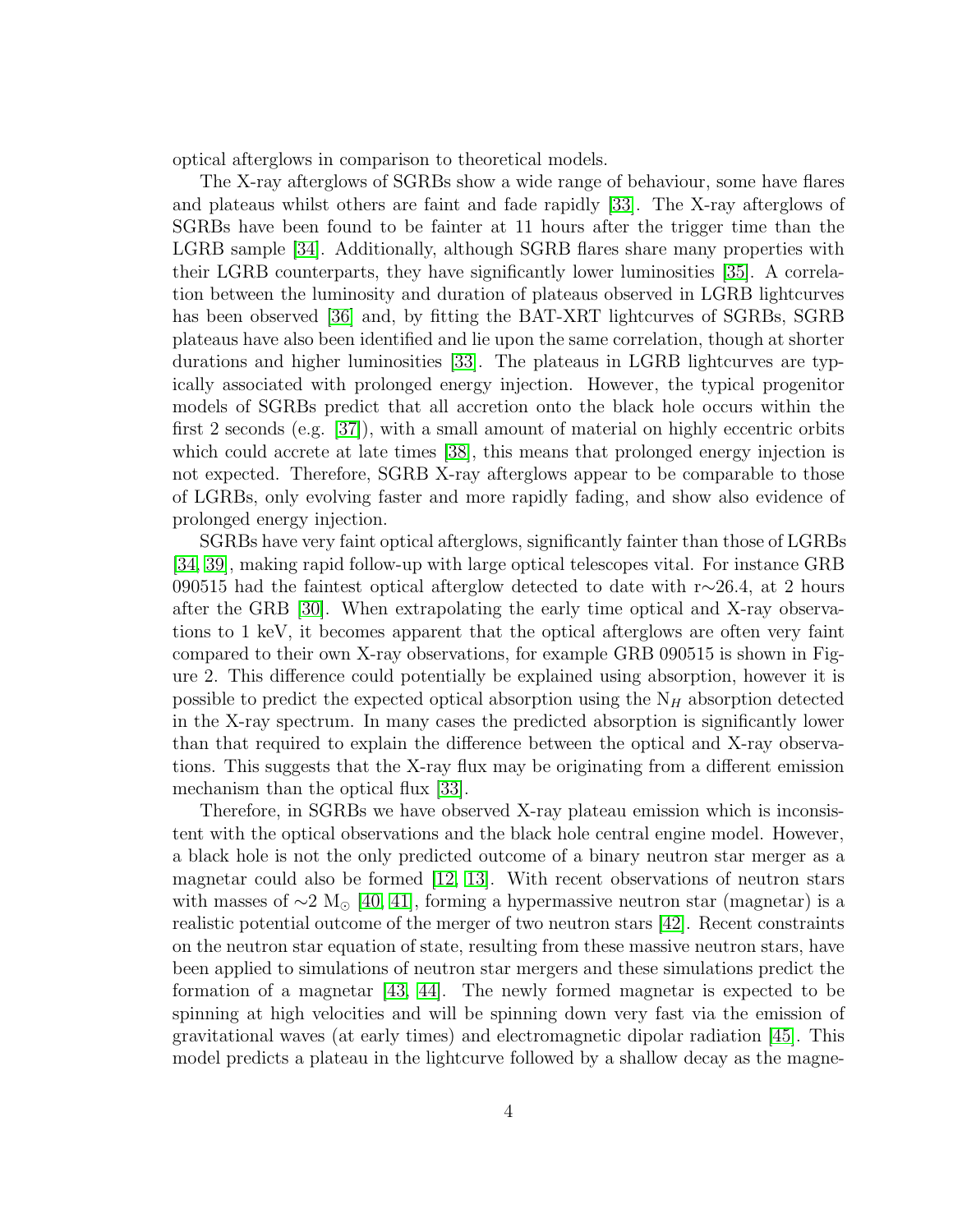

Figure 2: The lightcurve of GRB 090515 extrapolated to 1 keV. The optical observations were extrapolated using the fitted spectral index with an extreme cooling break between the X-ray and optical and with no cooling break (for further details see [\[33\]](#page-11-14)). If the X-ray and optical emission were consistent with each other, the XRT data points would pass through the shaded region.

tar spins down. When the magnetar is first formed, its rapid rotation can support a very large mass ( $> 1.5 \times M_{max}$ , where  $M_{max}$  is the maximum possible stable mass of a neutron star) but, if the magnetar is more massive than the maximum stable mass of a neutron star, it can spin down to a point where it can no longer support itself via rotation and the magnetar will collapse to form a black hole. This immediately shuts off the energy injection, causing a rapid decay in the lightcurve. The possible outcomes of this model are illustrated in Figure 3 and two example GRBs fitted with this model are shown in Figure 4.

All Swift SGRBs (with  $T_{90} \leq 2$  s and sufficient data) have been fitted with the magnetar model and a large number were found to be consistent with having energy injection from a magnetar central engine [\[33\]](#page-11-14). The magnetic field and spin period solutions for the SGRB sample are shown in Figure 5 in comparison to a sample of LGRBs which are also thought to have magnetar central engines. The full analysis (described in [\[33\]](#page-11-14)) required assumptions about beaming, efficiency and redshift. However, while these assumptions affect the actual fitted values of the magnetic field and spin period of the magnetars, they do not affect the applicability of the magnetar central engine model. Note, this magnetar central engine model may also hold the potential of explaining the extended emission observed in some SGRBs [\[46,](#page-12-5) [47\]](#page-12-6).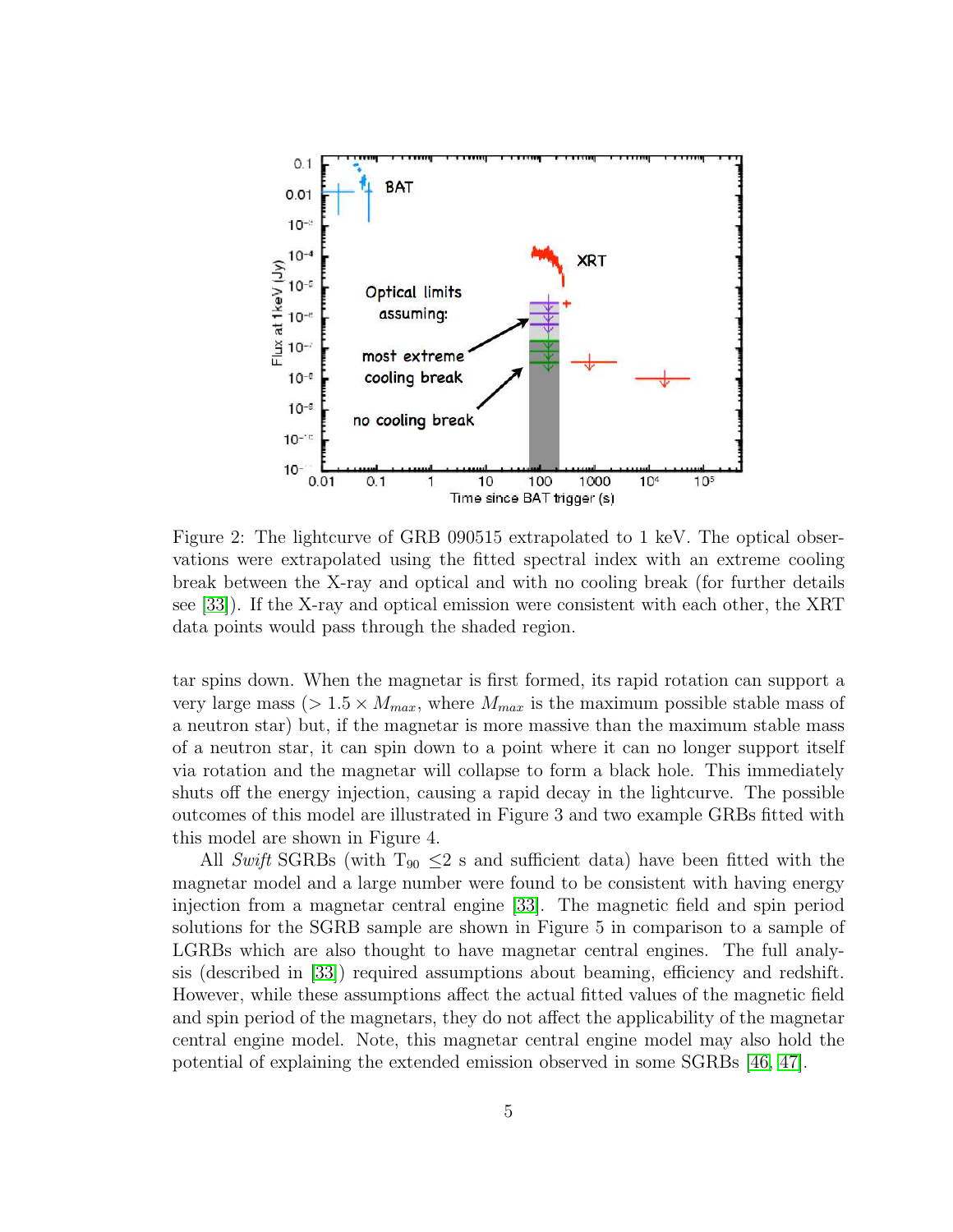

Figure 3: This diagram represents the three different outcomes of the merger of a binary neutron star (NS) merger. The outcome is dependent upon the mass (M) of the central object formed and the maximum possible mass of a neutron star  $(M_{max})$ . On the right are sketches of the expected lightcurves if a stable (top) or an unstable magnetar (bottom) is formed.

## 5 What does the future hold for SGRBs?

The inspiral and merger of the compact binary systems thought to produce SGRBs are also a predicted standard candle for the observation of gravitational waves. To date, gravitational wave observatories have been able to place constraining limits on 2 SGRBs which were observationally close to nearby galaxies (GRB 070201A [\[55\]](#page-12-7) and GRB 051103 [\[56\]](#page-12-8)) however the majority of SGRBs lie far beyond the detection limits. Advanced-LIGO (Laser Interferometer Gravitational-wave Observatory), expected online from 2015, will be able to start probing out to sufficiently large distances to start placing interesting constraints on the progenitors of SGRBs [\[57\]](#page-12-9). Additionally, if a SGRB is sufficiently nearby, the gravitational wave observations hold the potential of answering the question of what the central engines of SGRBs are, as newly formed magnetars are predicted to emit gravitational waves [\[45,](#page-12-4) [58\]](#page-12-10).

Alongside the implementation of Advanced-LIGO, there is increased interest in the additional isotropic emission mechanisms that may be associated with the merger of a compact binary system. During the binary merger, a small amount of material will be ejected at high velocity. This material will interact with itself, creating radioactive elements which emit as they undergo radioactive decay, producing an isotropic optical signal referred to as a macronova or a kilonova [\[59,](#page-12-11) [60,](#page-12-12) [61\]](#page-12-13). This material will also interact with the surrounding inter-stellar medium giving a radio flare [\[62\]](#page-12-14). Additionally, if the system is powered by a magnetar, there may be a strong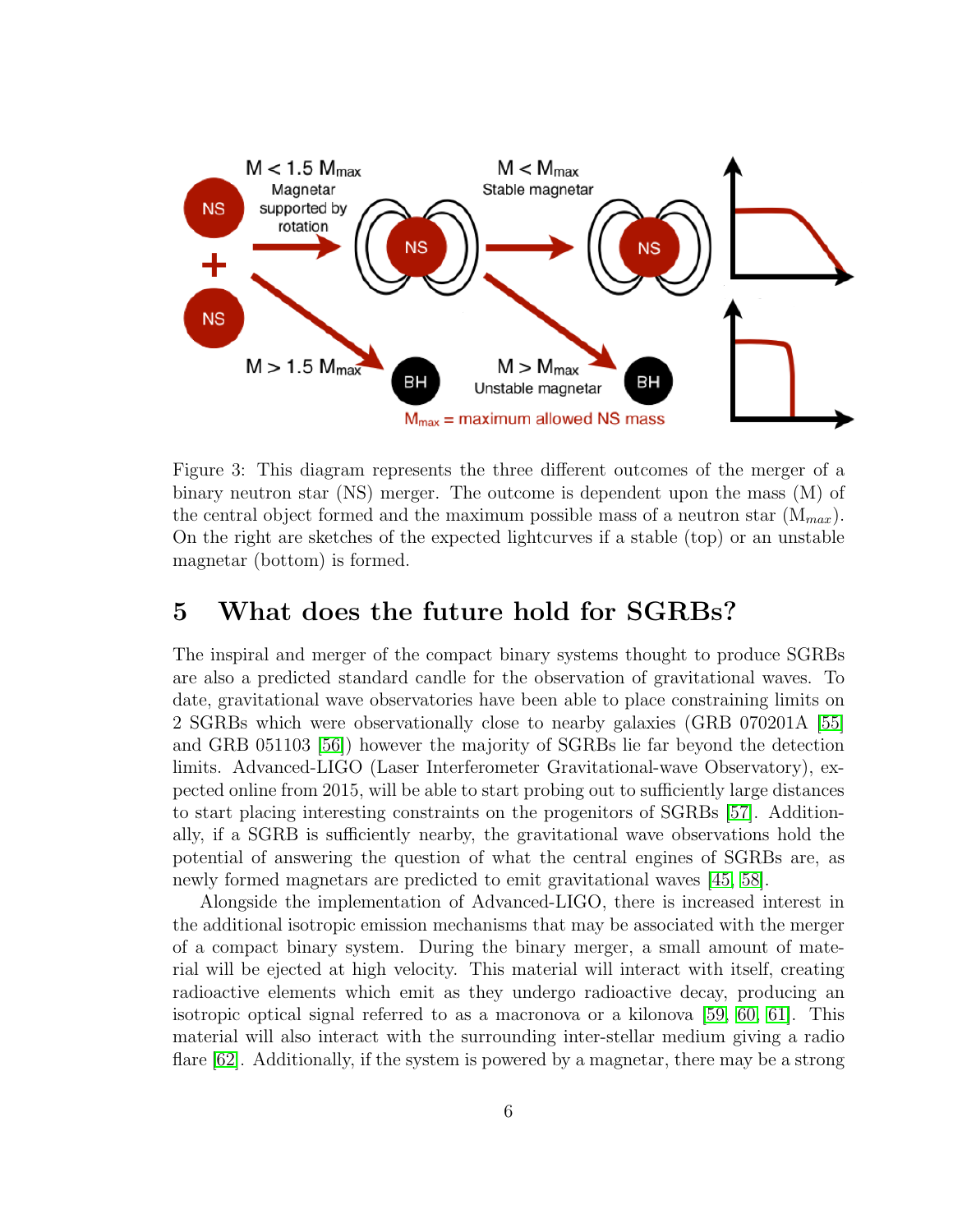

Figure 4: Left: The lightcurve of GRB 090515 is an example of an unstable magnetar central engine. Right: GRB 061201 is an stable magnetar example. In both restframe BAT-XRT lightcurves, the underlying power-law decay is illustrated with a dashed line and the dotted line represents the magnetar component.

proto-magnetar wind that will inject additional energy into the surrounding environment [\[63\]](#page-12-15). The proto-magnetar wind may also be travelling at relativistic velocities providing significantly brighter signals on different timescales and at all observing frequencies [\[64\]](#page-12-16). Many widefield optical and radio observatories are now starting to come online which may be able to detect these predicted signals.

## 6 Conclusions

This conference proceeding has highlighted many open issues with the study of SGRBs including:

- the difficulty in identifing SGRBs using the prompt emission alone due to overlapping distributions and the group of SGRBs with extended emission.
- host galaxies typically rely on chance alignment calculations due to significant offsets and can be ambiguous.
- the vast majority of SGRB redshifts are from their associated host galaxies and rely upon the correct host identification.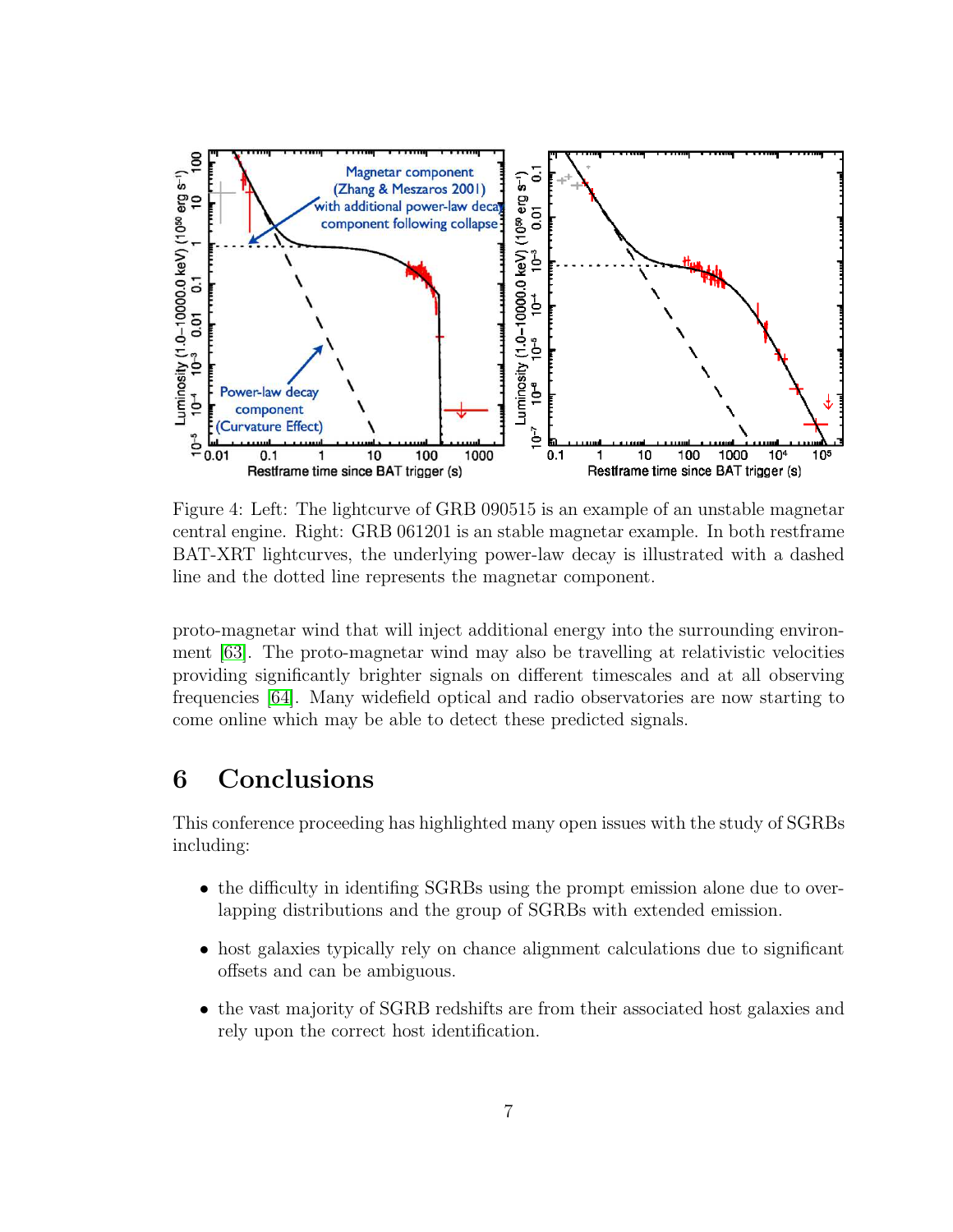

Figure 5: Left: The spin periods and magnetic field strengths of the SGRB sample plotted with the LGRB candidates [\[48,](#page-12-17) [49,](#page-12-18) [50\]](#page-12-19), many lie within the white region as expected. The blue stars are the stable magnetar candidates and the green cricles are the unstable candidates. Right: Many of the SGRBs in the sample do not have redshifts so an average redshift was assumed, the green and blue lines represent the different redshift solutions for GRBs 080702A and 060801 respectively. Recently a redshift was published for GRB 111117A [\[51\]](#page-12-20), the red line shows that the magnetar solutions for this GRB have moved from the shaded region to the expected region when using the published redshift.

• their afterglows fade very rapidly, making them more difficult to detect and lead to sparsely sampled lightcurves.

Despite these caveats, we now have a sample of well-studied SGRBs that can be used to place interesting constraints on their progenitor systems and central engines. The multiwavelength observations are consistent with the theorised compact binary merger model however this progenitor remains unconfirmed.

The X-ray afterglows of SGRBs have been shown to have evidence of energy injection at early times, which is inconsistent with the typical black hole central engine model. However, the observed energy injection can be explained if the central engine is instead a newly formed magnetar.

With the new and upcoming observatories, now is the time for significant progress in the study of SGRBs and holds the potential of many exciting discoveries. However, in order to reap the full rewards, speed is the issue; SGRBs require good localisations and rapid follow-up with deep, multiwavelength observations.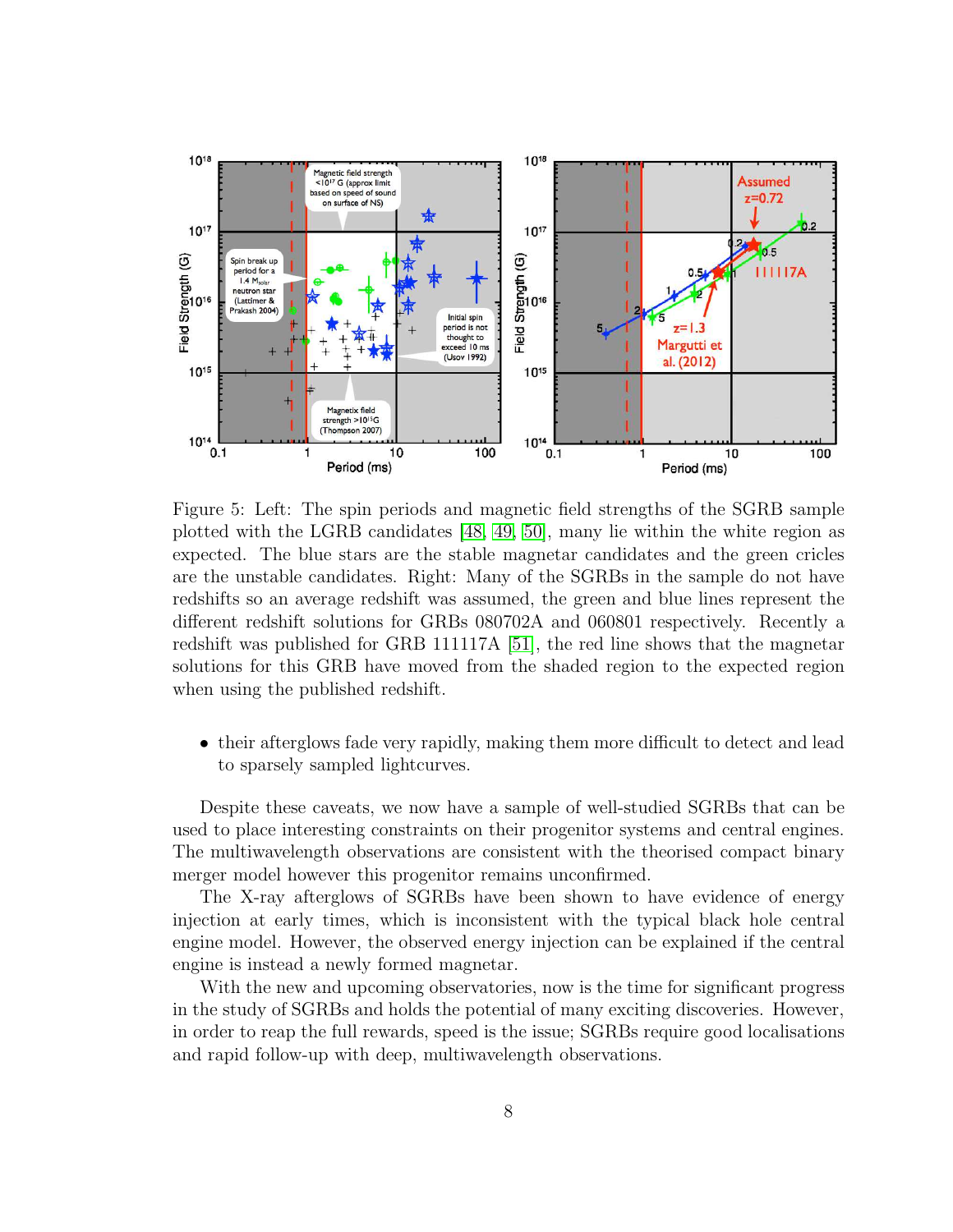### ACKNOWLEDGEMENTS

I thank the conference organisers for inviting me to give this talk. Additionally, I thank Paul O'Brien and Nial Tanvir for their support throughout my PhD and beyond.

# <span id="page-10-0"></span>References

- <span id="page-10-1"></span>[1] Fishman G. J., Meegan C. A., Parnell T. A., Wilson R. B., Paciesas W., Mateson J. L., Cline T. L., Teegarden B. J., 1985, ICRC, 3, 343
- <span id="page-10-2"></span>[2] Kouveliotou C., Meegan C. A., Fishman G. J., Bhat N. P., Briggs M. S., Koshut T. M., Paciesas W. S., Pendleton G. N., 1993, ApJ, 413, L101
- <span id="page-10-3"></span>[3] Gehrels N., et al., 2004, ApJ, 611, 1005
- <span id="page-10-4"></span>[4] Gehrels N., et al., 2005, Nature, 437, 851
- <span id="page-10-5"></span>[5] Fox D. B., et al., 2005, Nature, 437, 845
- <span id="page-10-6"></span>[6] Hjorth J., et al., 2005, Nature, 437, 859
- <span id="page-10-7"></span>[7] Woosley S. E., 1993, ApJ, 405, 273
- <span id="page-10-8"></span>[8] Galama T. J., et al., 1998, Nature, 395, 670
- <span id="page-10-9"></span>[9] Kulkarni S. R., et al., 1998, Nature, 395, 663
- <span id="page-10-10"></span>[10] Lattimer, J. M., Schramm, D. N., 1976, ApJ, 210, 549
- <span id="page-10-11"></span>[11] Eichler, D., Livio, M., Piran, T., Schramm, D. N., 1989, Nature, 340, 126
- <span id="page-10-12"></span>[12] Dai Z. G., Lu T., 1998a, A&A, 333, L87
- <span id="page-10-13"></span>[13] Dai Z. G., Wang X. Y., Wu X. F., Zhang B., 2006, Sci, 311, 1127
- <span id="page-10-14"></span>[14] Norris J. P., Bonnell J. T., 2006, ApJ, 643, 266
- <span id="page-10-15"></span>[15] Qin Y., et al., 2013, ApJ, 763, 15
- <span id="page-10-16"></span>[16] Bromberg O., Nakar E., Piran T., Sari R., 2013, ApJ, 764, 179
- <span id="page-10-17"></span>[17] Gehrels N., et al., 2006, Nature, 444, 1044
- [18] Fynbo J. P. U., et al., 2006, Nature, 444, 1047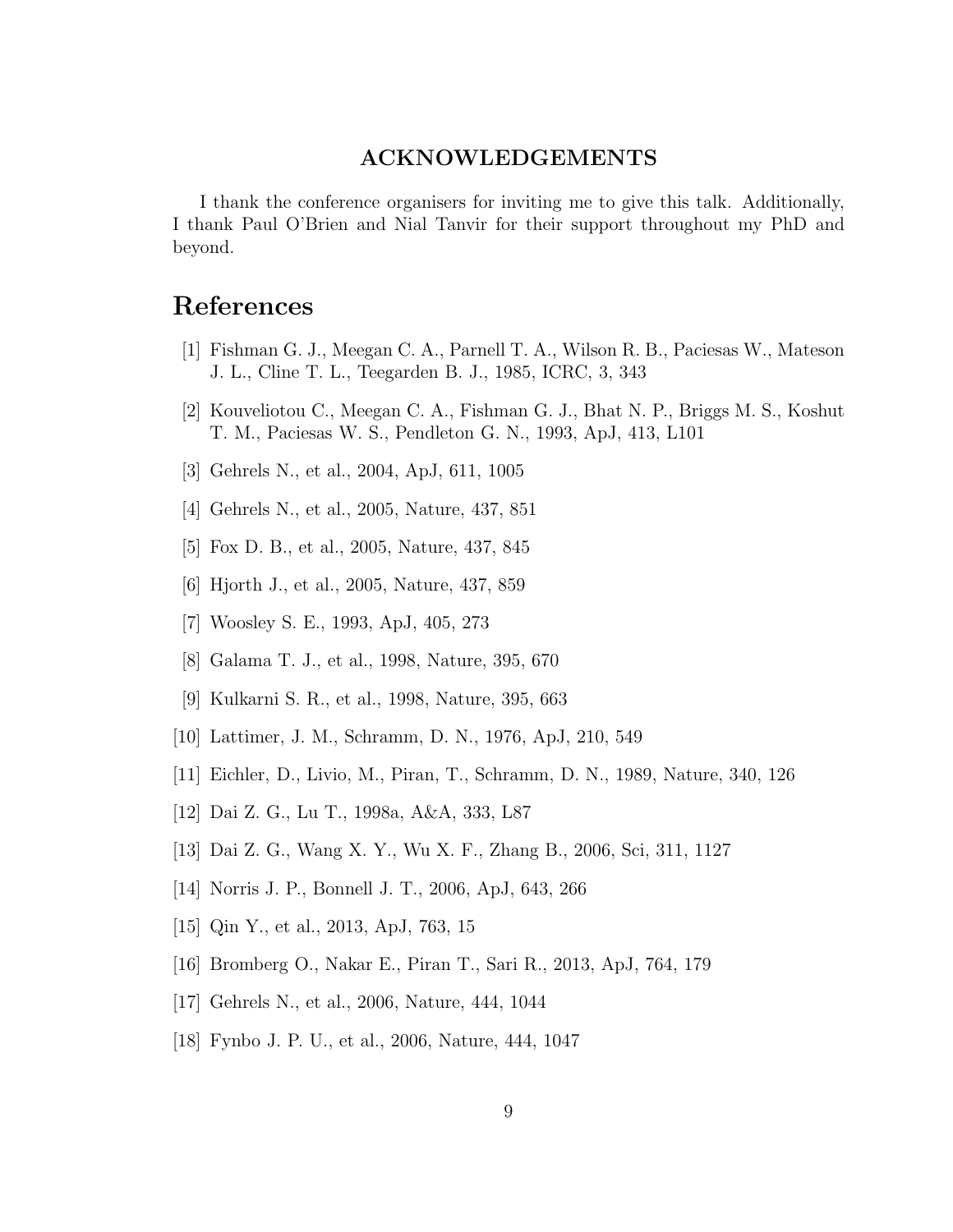- <span id="page-11-1"></span><span id="page-11-0"></span>[19] Della Valle M., et al., 2006, Nature, 444, 1050
- <span id="page-11-2"></span>[20] Norris J. P., Gehrels N., Scargle J. D., 2011, ApJ, 735, 23
- <span id="page-11-3"></span>[21] Norris J. P., Gehrels N., Scargle J. D., 2010, ApJ, 717, 411
- <span id="page-11-4"></span>[22] Berger E., 2009, ApJ, 690, 231
- <span id="page-11-5"></span>[23] Fong W., Berger E., Fox D. B., 2010, ApJ, 708, 9
- <span id="page-11-6"></span>[24] Church R. P., Levan A. J., Davies M. B., Tanvir N., 2011, MNRAS, 413, 2004
- <span id="page-11-7"></span>[25] Tutukov A. V., Yungelson L. R., 1994, MNRAS, 268, 871
- <span id="page-11-9"></span>[26] Rowlinson A., et al., 2010a, MNRAS, 408, 383
- <span id="page-11-8"></span>[27] Bruzual A. G., 1983, ApJ, 273, 105
- <span id="page-11-10"></span>[28] Levan A. J., et al., 2007, MNRAS, 378, 1439
- <span id="page-11-11"></span>[29] Bloom J. S., et al., 2007, ApJ, 654, 878
- <span id="page-11-12"></span>[30] Rowlinson, A., et al., 2010b, MNRAS, 409, 531
- <span id="page-11-13"></span>[31] Berger E., 2010, ApJ, 722, 1946
- <span id="page-11-14"></span>[32] Tunnicliffe, R., et al., MNRAS Submitted
- <span id="page-11-15"></span>[33] Rowlinson A., O'Brien P. T., Metzger B. D., Tanvir N. R., Levan A. J., 2013, MNRAS, 430, 1061
- <span id="page-11-16"></span>[34] Nysewander M., Fruchter A. S., Pe'er A., 2009, ApJ, 701, 824
- <span id="page-11-17"></span>[35] Margutti R., et al., 2011, MNRAS, 417, 2144
- <span id="page-11-18"></span>[36] Dainotti M. G., Willingale R., Capozziello S., Fabrizio Cardone V., Ostrowski M., 2010, ApJ, 722, L215
- <span id="page-11-19"></span>[37] Rezzolla L., Giacomazzo B., Baiotti L., Granot J., Kouveliotou C., Aloy M. A., 2011, ApJ, 732, L6
- <span id="page-11-20"></span>[38] Rosswog S., 2007, MNRAS, 376, L48
- <span id="page-11-21"></span>[39] Kann D. A., et al., 2011, ApJ, 734, 96
- [40] Demorest P. B., Pennucci T., Ransom S. M., Roberts M. S. E., Hessels J. W. T., 2010, Nature, 467, 1081